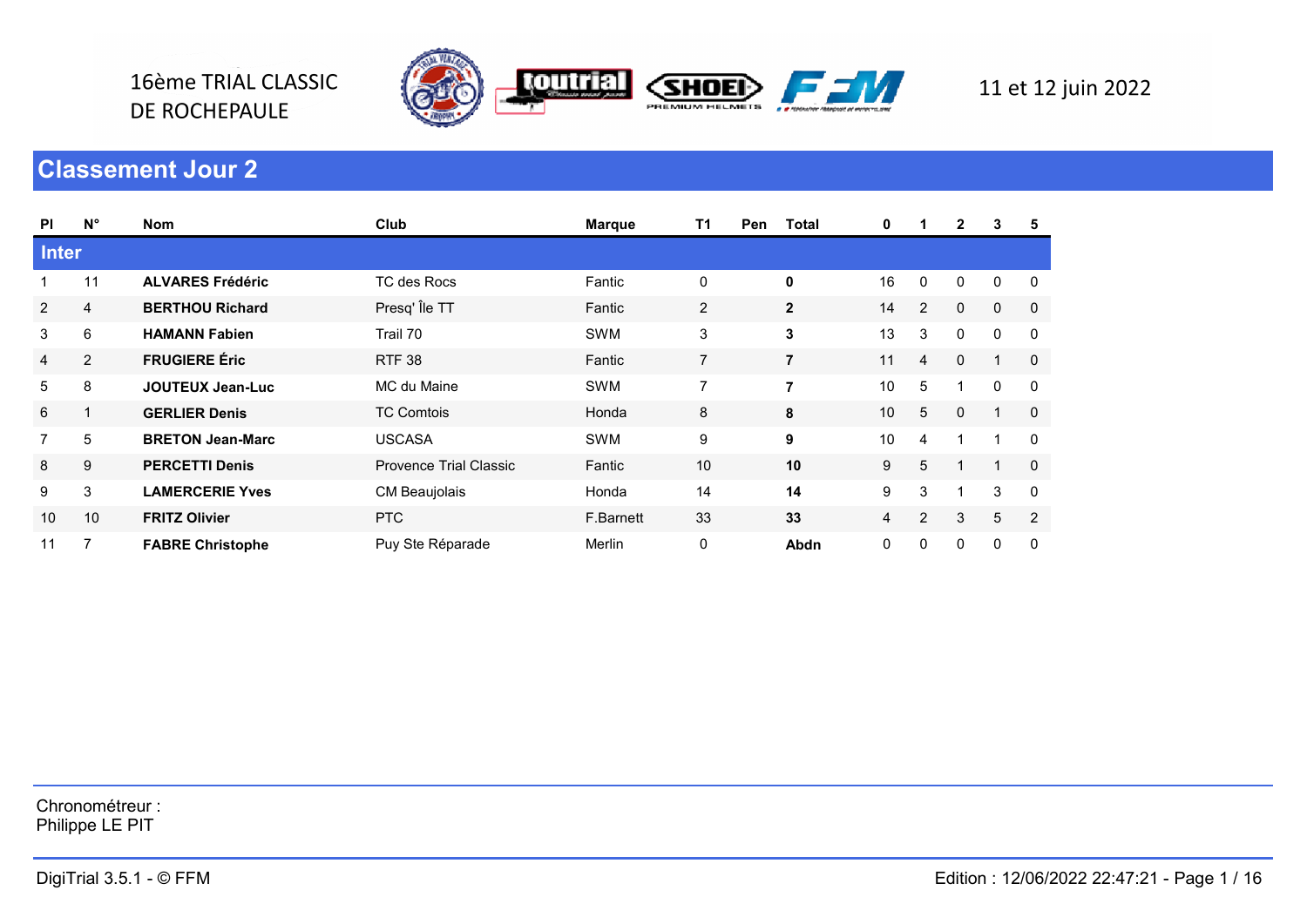

DE ROCHEPAULE

| <b>PI</b>      | $N^{\circ}$      | <b>Nom</b>                    | Club                          | <b>Marque</b> | T1 | Pen | <b>Total</b> | 0              | 1              | $\mathbf{2}$   | 3              | 5              |
|----------------|------------------|-------------------------------|-------------------------------|---------------|----|-----|--------------|----------------|----------------|----------------|----------------|----------------|
|                | <b>NAT&gt;80</b> |                               |                               |               |    |     |              |                |                |                |                |                |
|                | 36               | <b>BENIS Pascal</b>           | <b>RTF 38</b>                 | Fantic        | 1  |     | 1            | 15             | 1              | 0              | 0              | $\mathbf 0$    |
| $\overline{c}$ | 94               | <b>SOUTIF Christophe</b>      | <b>Provence Trial Classic</b> | Fantic        | 2  |     | $\mathbf{2}$ | 14             | $\overline{2}$ | 0              | 0              | 0              |
| 3              | 44               | <b>PETITDEMANGE Michel</b>    | Ban de la roche               | Fantic        | 3  |     | 3            | 14             | 1              | 1              | $\mathbf 0$    | 0              |
| 4              | 42               | <b>CAHUET Michel</b>          | MC du Risoux                  | Fantic        | 6  |     | 6            | 12             | 3              | 0              | $\mathbf 1$    | $\mathbf 0$    |
| 5              | 40               | <b>COURET Thierry</b>         | <b>ASM St Antoine</b>         | Fantic        | 9  |     | 9            | 8              | $\overline{7}$ | 1              | $\mathbf 0$    | $\mathbf 0$    |
| 6              | 157              | <b>MASSOC Christophe</b>      | <b>Trollsports Trial</b>      | Fantic        | 9  |     | 9            | 8              | $\overline{7}$ | $\mathbf{1}$   | 0              | $\mathbf 0$    |
| 7              | 134              | <b>CAMUS Fabrice</b>          | <b>TC Chateauneuf</b>         | Fantic        | 10 |     | 10           | 9              | 5              | 1              | $\overline{1}$ | $\mathbf{0}$   |
| 8              | 32               | <b>ARTINIAN Alain</b>         | <b>RTF 38</b>                 | Fantic        | 11 |     | 11           | 10             | $\overline{4}$ | $\mathbf{1}$   | $\mathbf 0$    | $\mathbf{1}$   |
| 9              | 111              | <b>MORTET Bruno</b>           | MC Sommièrois                 | Montesa       | 12 |     | 12           | 9              | 4              | $\mathbf{1}$   | $\overline{c}$ | 0              |
| 10             | 88               | <b>FARRALL Stephen</b>        | MA Grappe De Cyrano           | Fantic        | 13 |     | 13           | $\overline{7}$ | 6              | $\overline{2}$ | 1              | 0              |
| 11             | 21               | <b>MELET Denis</b>            | MC du Risoux                  | Honda         | 15 |     | 15           | 11             | $\mathbf 0$    | $\overline{2}$ | 2              |                |
| 12             | 28               | <b>ROUSSET Jean-Philippe</b>  | MC Berry                      | Honda         | 15 |     | 15           | 10             | $\overline{c}$ | 1              | 2              | $\mathbf{1}$   |
| 13             | 103              | <b>GERMANIER Philippe</b>     | <b>TC Comtois</b>             | Honda         | 15 |     | 15           | $\overline{7}$ | 6              | $\overline{2}$ | 0              | 1              |
| 14             | 34               | <b>COUTTET Jean-Philippe</b>  | Le Puy Ste Réparade           | Fantic        | 18 |     | 18           | 9              | 1              | 3              | 2              | $\mathbf{1}$   |
| 15             | 54               | <b>D'ANDRÉA Éric</b>          | <b>TC Marcoussis</b>          | Fantic        | 21 |     | 21           | 7              | 4              | $\overline{2}$ | -1             | $\overline{2}$ |
| 16             | 101              | <b>ZOLLER Pascal</b>          | <b>MC</b> des Oliviers        | Fantic        | 22 |     | 22           | $\overline{7}$ | 3              | 3              | $\mathbf{1}$   | 2              |
| 17             | 63               | <b>PUJO Alain</b>             | <b>Provence Trial Classic</b> | Honda         | 22 |     | 22           | 7              | 2              | 3              | 3              |                |
| 18             | 74               | <b>POUDENAS Jean-François</b> | <b>Provence Trial Classic</b> | Fantic        | 22 |     | 22           | 6              | 5              | $\overline{c}$ | $\overline{1}$ | $\overline{c}$ |

Chronométreur :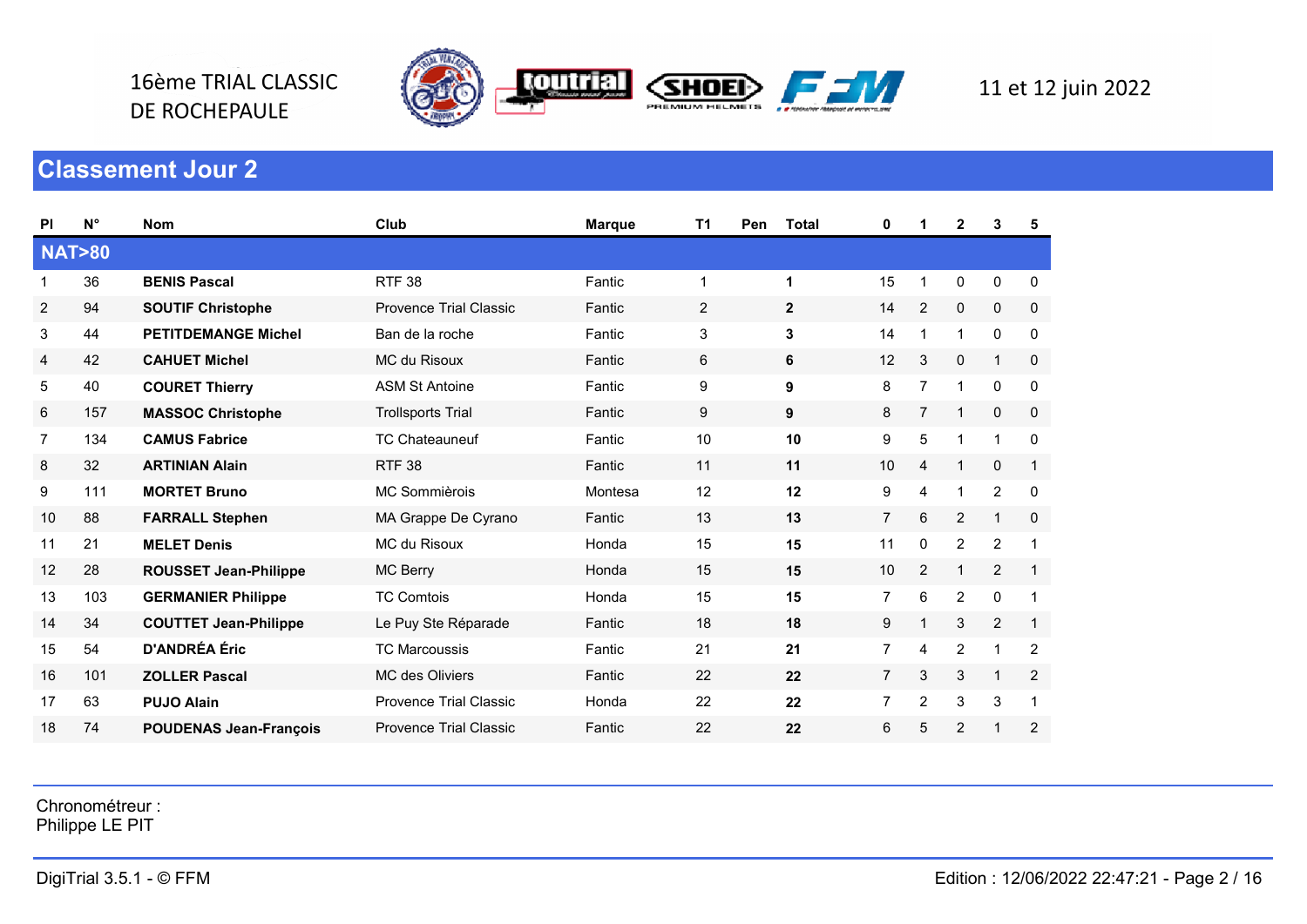

16ème TRIAL CLASSIC

DE ROCHEPAULE

| <b>PI</b>        | $N^{\circ}$ | <b>Nom</b>                | Club                  | <b>Marque</b>  | T1 | Pen | Total       | 0 |              | $\mathbf{2}$   | 3            | 5              |
|------------------|-------------|---------------------------|-----------------------|----------------|----|-----|-------------|---|--------------|----------------|--------------|----------------|
| <b>NAT&gt;80</b> |             |                           |                       |                |    |     |             |   |              |                |              |                |
| 19               | 26          | <b>JOND Christophe</b>    | <b>RTF 38</b>         | Fantic         | 25 |     | 25          | 5 | 4            | $\overline{2}$ | 4            |                |
| 20               | 118         | <b>CORNELOUP Nathan</b>   | <b>TC Châteauneuf</b> | Honda          | 26 |     | 26          | 3 |              | 3              | 1            | $\overline{2}$ |
| 21               | 25          | <b>FRITZ Yann</b>         | Le Puy Ste Réparade   | <b>Bultaco</b> | 29 |     | 29          | 4 | 3            | 3              | 5            |                |
| 22               | 67          | <b>GODEMENT François</b>  | MC des Oliviers       | Fantic         | 39 |     | 39          | 4 |              | 3              | 4            | 4              |
| 23               | 130         | <b>BOULET Pascal</b>      | MC Berry              | Honda          | 75 |     | 75          | 0 | $\mathbf{0}$ |                |              | 14             |
| 24               | 52          | <b>BOUCTON Hervé</b>      | <b>TC Comtois</b>     | Honda          | 0  |     | Abdn        | 0 | $\mathbf 0$  | 0              | $\mathbf{0}$ | $\overline{0}$ |
| 25               | 112         | <b>OLLIVE Émeric</b>      | Le Puy Ste Réparade   | Fantic         | 0  |     | <b>NonP</b> | 0 | $\mathbf{0}$ | $\Omega$       | $\mathbf{0}$ | $\Omega$       |
| 26               | 22          | <b>REVAZ Pierre-Alain</b> | <b>TC Comtois</b>     | Fantic         | 0  |     | <b>NonP</b> | 0 | 0            | 0              | $\mathbf{0}$ | $\Omega$       |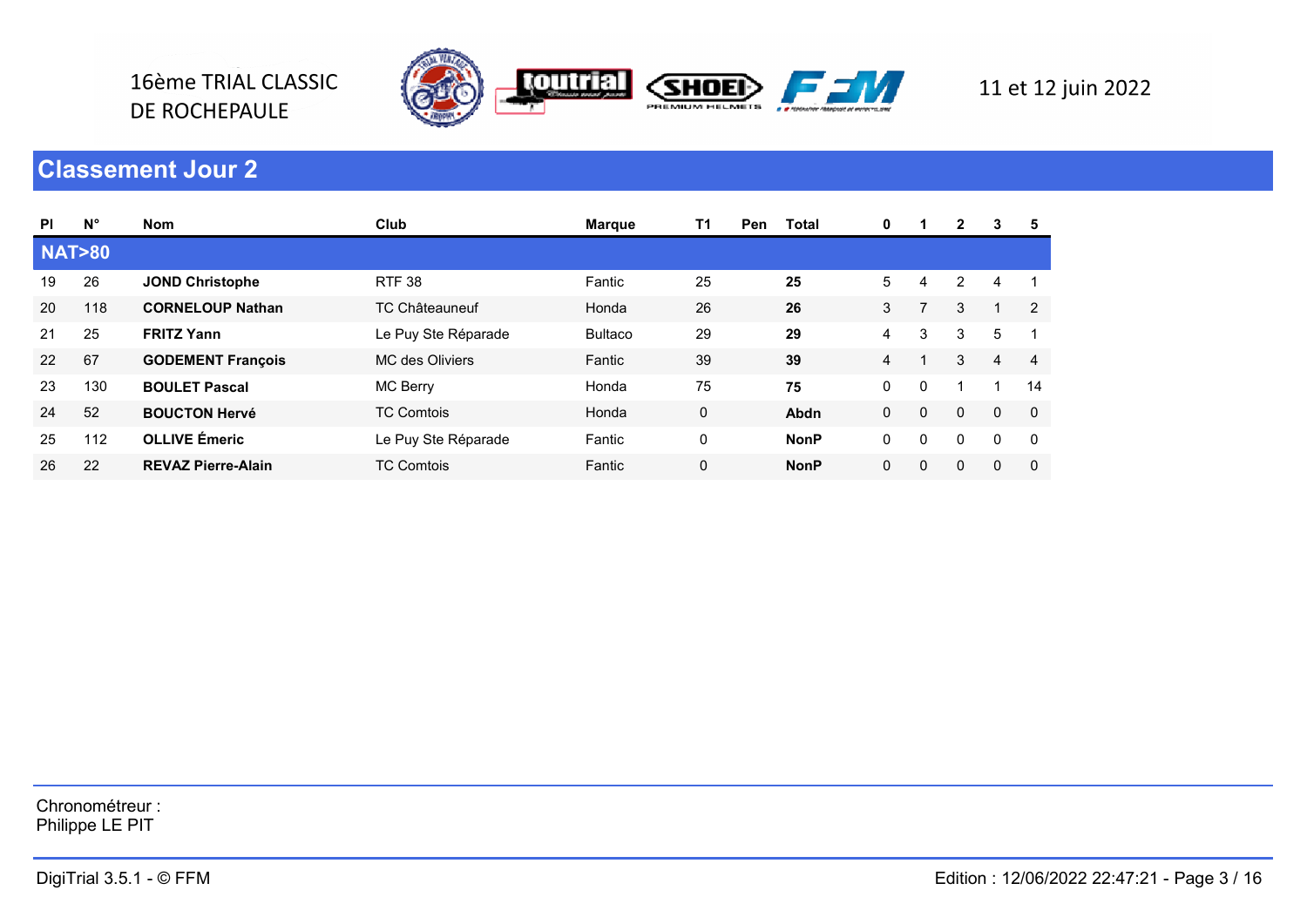

16ème TRIAL CLASSIC

DE ROCHEPAULE

| <b>PI</b>        | $N^{\circ}$ | <b>Nom</b>                    | Club                          | <b>Marque</b>  | T1             | Pen | <b>Total</b>   | 0              | 1              | 2              | 3              | 5            |
|------------------|-------------|-------------------------------|-------------------------------|----------------|----------------|-----|----------------|----------------|----------------|----------------|----------------|--------------|
| <b>NAT&lt;80</b> |             |                               |                               |                |                |     |                |                |                |                |                |              |
| -1               | 150         | <b>COUTARD Charles</b>        | <b>TC Chateauneuf</b>         | <b>Bultaco</b> | $\mathbf 1$    |     | 1              | 15             | $\mathbf 1$    | 0              | 0              | 0            |
| $\overline{2}$   | 76          | <b>AGRET Thierry</b>          | Hot Zone TC                   | Ossa           | 5              |     | 5              | 13             | 1              | $\overline{2}$ | 0              | $\mathbf 0$  |
| 3                | 61          | <b>VÉRIN Benoit</b>           | <b>MC</b> des Oliviers        | Moto Guzzi     | 6              |     | 6              | 14             | 0              | 0              | $\overline{2}$ | 0            |
| 4                | 49          | <b>VALLET Jean-Marie</b>      | MC du Risoux                  | Honda          | 6              |     | 6              | 11             | 4              | 1              | $\mathbf{0}$   | $\mathbf 0$  |
| 5                | 30          | <b>SEVIGNÉ Alain</b>          | Scaër MV                      | <b>Bultaco</b> | $\overline{7}$ |     | $\overline{7}$ | 10             | 5              | 1              | $\mathbf 0$    | 0            |
| 6                | 41          | <b>VEYRET Jean-Paul</b>       | <b>TC Châteauneuf</b>         | <b>Bultaco</b> | 9              |     | 9              | 9              | 5              | $\overline{2}$ | 0              | 0            |
| 7                | 83          | <b>LECOFFRE Jean-François</b> | Presq' Île TT                 | <b>Bultaco</b> | 13             |     | 13             | 9              | 4              | $\overline{2}$ | $\mathbf 0$    | $\mathbf{1}$ |
| 8                | 77          | <b>MEUNIER Sébastien</b>      | Mc du Haut Quercy             | Fantic         | 13             |     | 13             | 9              | 3              | $\overline{2}$ | $\overline{2}$ | $\mathbf 0$  |
| 9                | 126         | <b>SALLES Eugène</b>          | <b>Provence Trial Club</b>    | <b>XXX</b>     | 13             |     | 13             | 8              | 6              | 1              | $\pmb{0}$      | $\mathbf{1}$ |
| 10               | 56          | <b>DELUBAC Frank</b>          | <b>Provence Trial Classic</b> | Yamaha         | 14             |     | 14             | $\overline{7}$ | 6              | $\mathbf{1}$   | $\overline{2}$ | $\mathbf 0$  |
| 11               | 65          | <b>SAGET Patrick</b>          | <b>MC St Mamet</b>            | Fantic         | 16             |     | 16             | 6              | $\overline{4}$ | 6              | $\mathbf 0$    | $\mathbf{0}$ |
| 12               | 64          | <b>GENOIS Thierry</b>         | <b>Trollsports Trial</b>      | Ossa           | 22             |     | 22             | $\overline{7}$ | 3              | 3              | $\mathbf{1}$   | $\mathbf{2}$ |
| 13               | 99          | <b>WEBER Christian</b>        | ET La Bresse                  | Ossa           | 24             |     | 24             | 7              | 3              | 1              | 3              | 2            |
| 14               | 71          | <b>GIANINA Daniel</b>         | <b>TC Comtois</b>             | Honda          | 24             |     | 24             | 5              | 4              | $\mathbf{1}$   | 6              | $\mathbf 0$  |
| 15               | 123         | <b>MULHAUSER Philippe</b>     | CT 70                         | <b>SWM</b>     | 24             |     | 24             | 4              | 5              | 4              | $\overline{2}$ | $\mathbf{1}$ |
| 16               | 129         | <b>DELORME Bertrand</b>       | <b>TC La Burle</b>            | Yamaha         | 27             |     | 27             | 5              | 3              | 4              | $\overline{2}$ | $\mathbf{2}$ |
| 17               | 55          | <b>COSSEC Jean-Yves</b>       | Scaêr MV                      | <b>Bultaco</b> | 40             |     | 40             | 3              | $\overline{2}$ | 1              | $\overline{7}$ | 3            |
| 18               | 86          | <b>GAGLIARDINI Éric</b>       | <b>TC La Burle</b>            | Honda          | 0              |     | Abdn           | 0              | $\mathbf 0$    | 0              | $\pmb{0}$      | 0            |

Chronométreur :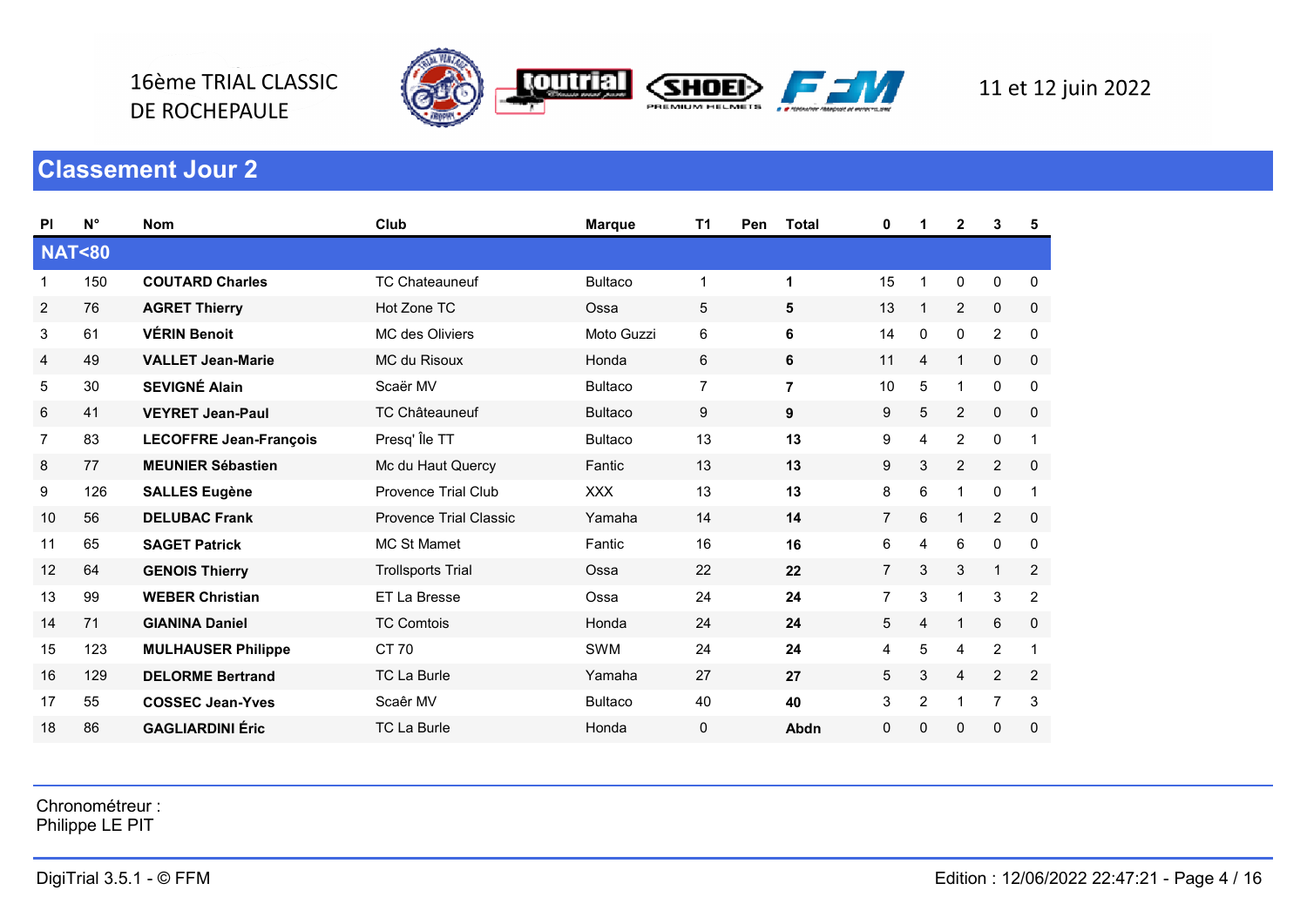

16ème TRIAL CLASSIC

DE ROCHEPAULE

| <b>PI</b>        | Ν°  | <b>Nom</b>             | Club                   | Marque         | Τ1 | Pen | Total       | 0 |   |  |  |
|------------------|-----|------------------------|------------------------|----------------|----|-----|-------------|---|---|--|--|
| <b>NAT&lt;80</b> |     |                        |                        |                |    |     |             |   |   |  |  |
| 19               | 109 | <b>GUIRE Patrick</b>   | <b>TC Clermontois</b>  | Montesa        | 0  |     | <b>NonP</b> |   |   |  |  |
| 20               | 12  | <b>SALLES</b> Émilien  | MC Pays Viganais       | <b>Bultaco</b> | 0  |     | <b>NonP</b> |   | 0 |  |  |
| 21               | 125 | <b>PLA Dominique</b>   | Provence Trial Classic | Yamaha         |    |     | <b>NonP</b> |   | 0 |  |  |
| 22               | 43  | <b>VERNOZY Bernard</b> | CM Beaujolais          | Yamaha         |    |     | <b>NonP</b> |   | 0 |  |  |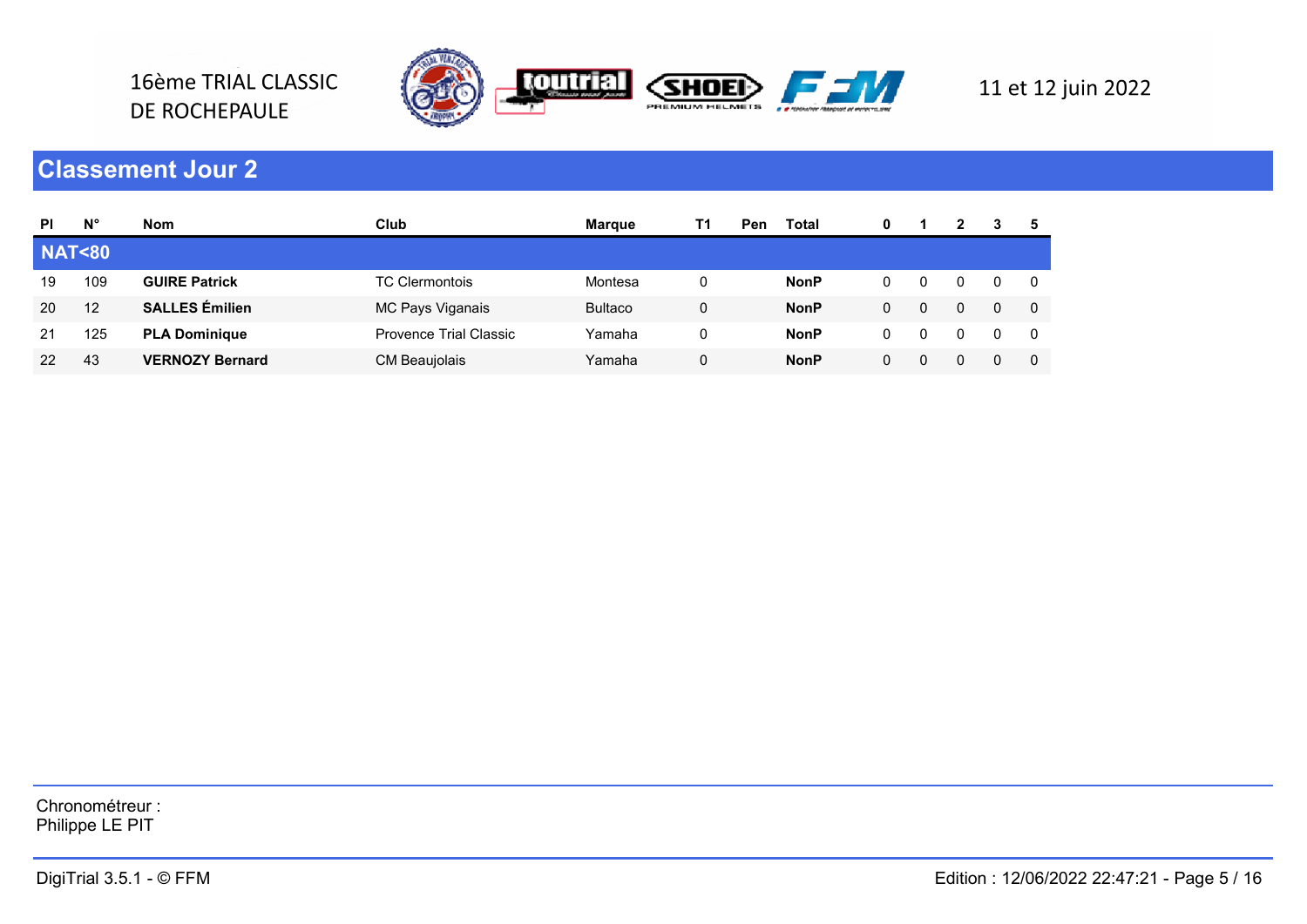

16ème TRIAL CLASSIC

DE ROCHEPAULE

| <b>PI</b>        | $N^{\circ}$ | <b>Nom</b>                    | Club                   | <b>Margue</b> | T1       | <b>Pen</b> | Total       | 0  |   | 2 | 3            | 5        |
|------------------|-------------|-------------------------------|------------------------|---------------|----------|------------|-------------|----|---|---|--------------|----------|
| <b>NAT&lt;65</b> |             |                               |                        |               |          |            |             |    |   |   |              |          |
|                  | 73          | <b>RANC Michel</b>            | <b>TC Catalan</b>      | <b>BSA</b>    | 5        |            | 5           | 12 | 3 |   | 0            | - 0      |
| 2                | 60          | <b>CETRE Rémy</b>             | MC du Risoux           | <b>BSA</b>    | 14       |            | 14          | 9  | 4 |   |              |          |
| 3                | 84          | <b>LEPEULE Patrick</b>        | MC du Risoux           | Ducati        | 14       |            | 14          | 8  | 5 | 2 | $\mathbf{0}$ |          |
| 4                | 128         | <b>POURQUIER Pierre</b>       | Provence Trial Classic | <b>BSA</b>    | 16       |            | 16          | 5  |   | 3 |              | $\Omega$ |
| 5                | 20          | <b>GERMANIER Pascal-Alain</b> | <b>TC Comtois</b>      | Triumph       | 32       |            | 32          | 5  |   | 3 | 5            | 2        |
| 6                | 47          | <b>GILMONT Daniel</b>         | Moto 90                | Ariel         | $\Omega$ |            | <b>NonP</b> | 0  | 0 | 0 | $\mathbf{0}$ | $\Omega$ |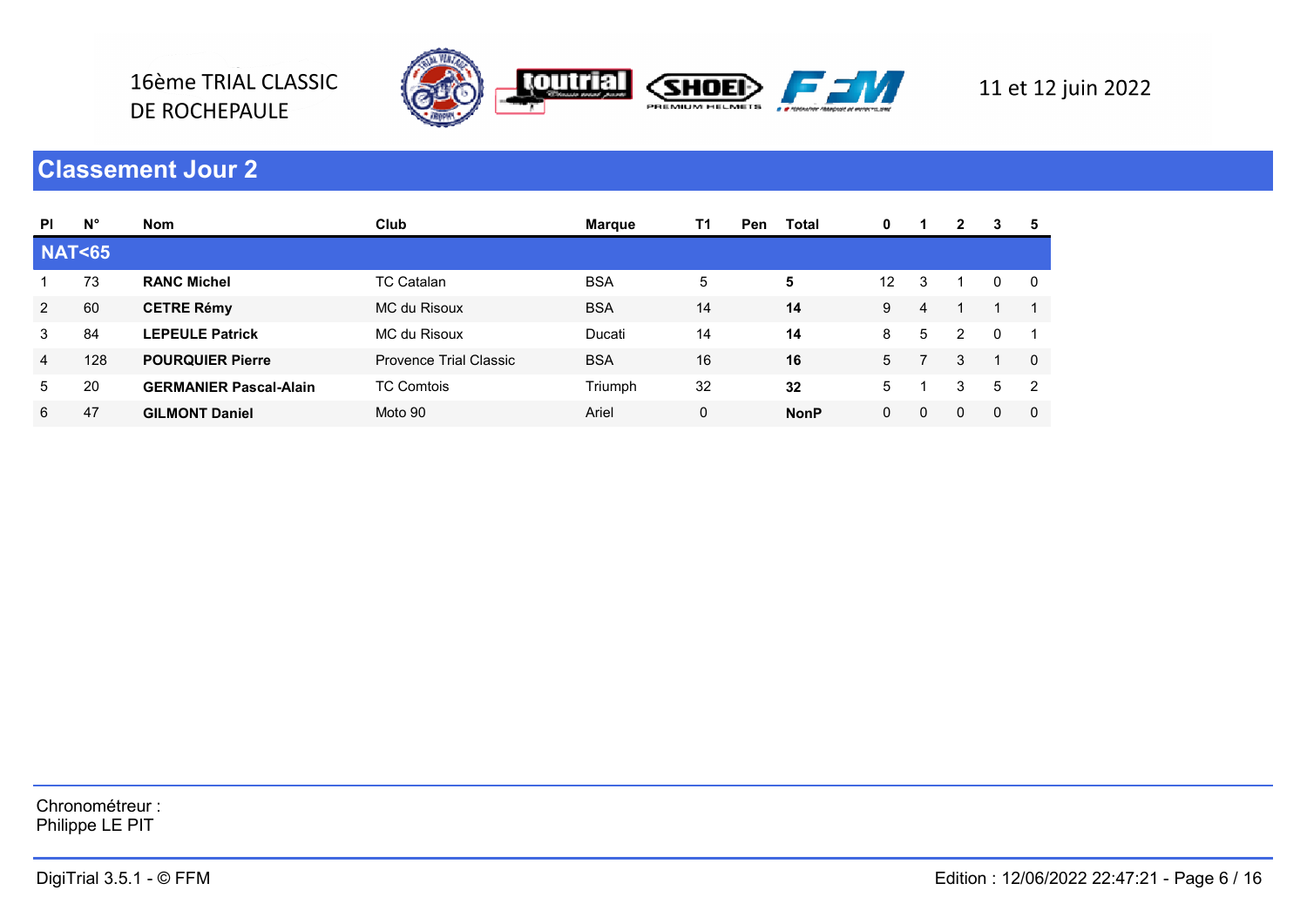

16ème TRIAL CLASSIC

DE ROCHEPAULE

| <b>PI</b>        | $N^{\circ}$ | <b>Nom</b>                 | Club                     | <b>Marque</b>  | T1 | Pen | <b>Total</b> | 0              | 1              | 2              | 3                       | 5              |
|------------------|-------------|----------------------------|--------------------------|----------------|----|-----|--------------|----------------|----------------|----------------|-------------------------|----------------|
| <b>CRI&gt;80</b> |             |                            |                          |                |    |     |              |                |                |                |                         |                |
| 1                | 108         | <b>BRAQUET Stéphane</b>    | MC La Gaude              | <b>SWM</b>     | 0  |     | $\mathbf 0$  | 16             | 0              | 0              | 0                       | 0              |
| $\overline{2}$   | 17          | <b>XEMARD</b> Éric         | MC du Risoux             | Fantic         | 4  |     | 4            | 13             | $\overline{2}$ | $\mathbf{1}$   | 0                       | $\mathbf 0$    |
| 3                | 144         | <b>PLENT Tony</b>          | <b>AMC Grasse</b>        | Honda          | 4  |     | 4            | 13             | $\overline{c}$ | 1              | 0                       | 0              |
| 4                | 146         | <b>COLAS Romain</b>        | <b>MC</b> des Oliviers   | Fantic         | 5  |     | 5            | 12             | 3              | 1              | $\mathbf 0$             | $\mathbf 0$    |
| 5                | 105         | <b>MELET Robin</b>         | MC du Risoux             | Fantic         | 14 |     | 14           | 10             | 3              | 0              | $\overline{2}$          | 1              |
| 6                | 16          | <b>VILLARD Corentin</b>    | <b>MC Rochepaule</b>     | <b>Bultaco</b> | 14 |     | 14           | 9              | $\overline{4}$ | 1              | $\overline{\mathbf{1}}$ | $\mathbf{1}$   |
| 7                | 142         | <b>CLAVEL Philippe</b>     | Provence Trial Classic   | Fantic         | 15 |     | 15           | 10             | $\mathbf 1$    | 3              | $\overline{1}$          | 1              |
| 8                | 15          | <b>MOLTENI Luciano</b>     | MC Canzo                 | Fantic         | 15 |     | 15           | 9              | 4              | $\mathbf 0$    | $\overline{2}$          | $\mathbf{1}$   |
| 9                | 133         | <b>BERTHET-RAYNE Hervé</b> | Provence Trial Classic   | Fantic         | 16 |     | 16           | 9              | 4              | 1              | $\pmb{0}$               | $\overline{2}$ |
| 10               | 37          | <b>PIERRISNARD Michel</b>  | <b>USB La Blanche</b>    | Fantic         | 17 |     | 17           | $\overline{7}$ | $\overline{4}$ | $\overline{2}$ | 3                       | 0              |
| 11               | 81          | <b>REDOIS Vincent</b>      | Cotière Trial Club       | Honda          | 18 |     | 18           | 10             | 1              | 2              | 1                       | 2              |
| 12               | 143         | <b>LAMKIN Daniel</b>       | Le Puy Ste Réparade      | Fantic         | 20 |     | 20           | 8              | 3              | $\overline{c}$ | $\overline{1}$          | $\overline{c}$ |
| 13               | 72          | <b>LAURENT Pierre</b>      | <b>TC Marcoussis</b>     | Fantic         | 23 |     | 23           | 5              | 5              | $\overline{2}$ | 3                       | $\mathbf{1}$   |
| 14               | 62          | <b>GRAVOT Frédéric</b>     | <b>PTC</b>               | Fantic         | 24 |     | 24           | 6              | 4              | $\overline{2}$ | $\overline{2}$          | 2              |
| 15               | 121         | <b>RIGONDAUD Dominique</b> | <b>TC Marcoussis</b>     | <b>SWM</b>     | 25 |     | 25           | 7              | 4              | 0              | $\overline{2}$          | 3              |
| 16               | 155         | <b>ROJAT Jean-Luc</b>      | Fire Ball Enduro         | <b>JCM</b>     | 29 |     | 29           | 4              | $\overline{2}$ | 5              | 4                       | $\mathbf{1}$   |
| 17               | 141         | <b>CHAILLAN Philippe</b>   | <b>AMSL Trial Levens</b> | Fantic         | 30 |     | 30           | 5              | $\overline{2}$ | 1              | $\overline{7}$          |                |
| 18               | 59          | <b>MARPOT Frédéric</b>     | <b>MC Risoux</b>         | <b>Bultaco</b> | 30 |     | 30           | 5              |                | 3              | 6                       |                |

Chronométreur :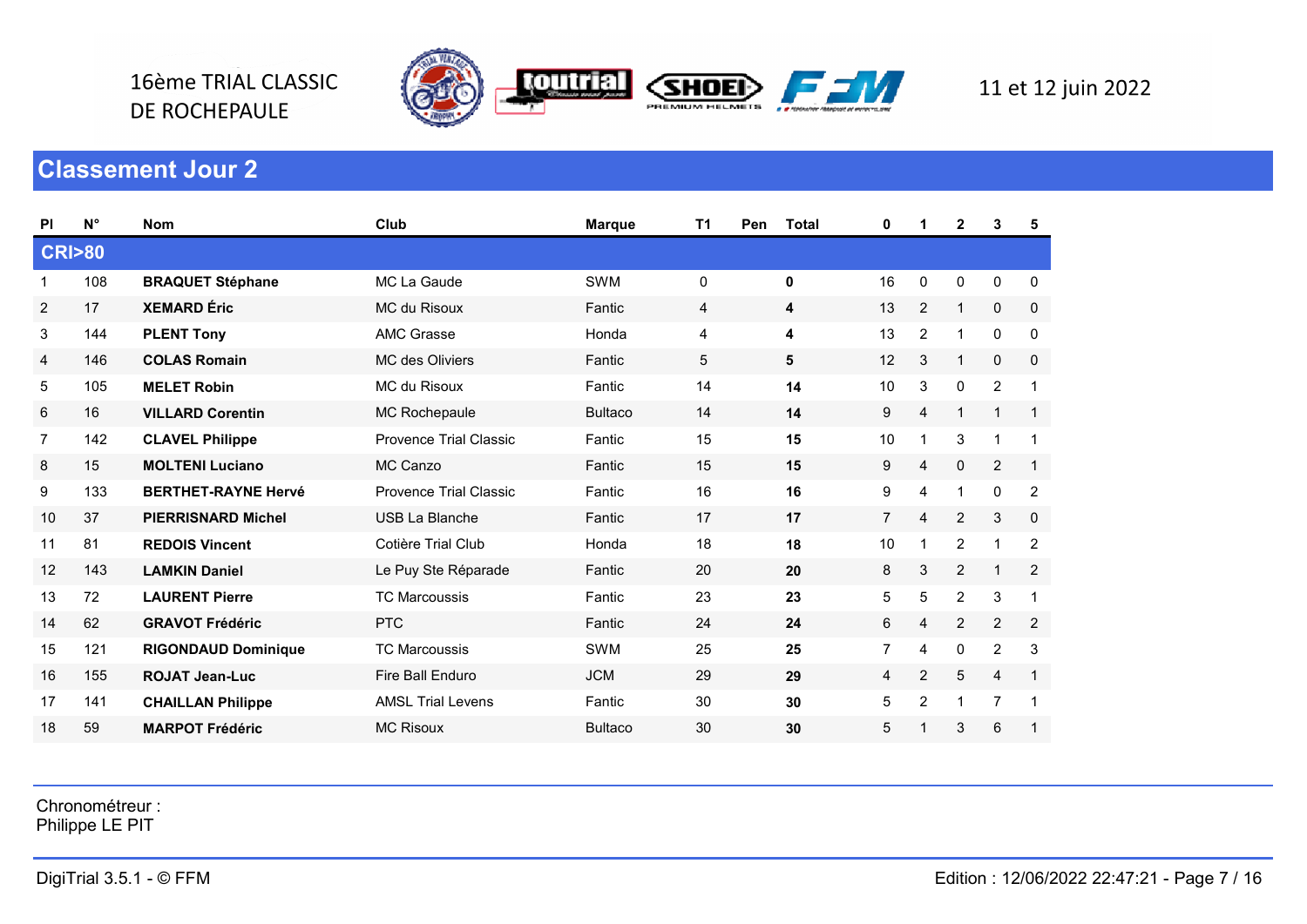

16ème TRIAL CLASSIC

DE ROCHEPAULE

| <b>PI</b>        | $N^{\circ}$ | <b>Nom</b>                 | Club                   | <b>Margue</b> | T1          | <b>Pen</b> | <b>Total</b> | 0              |              | 2 | 3            | 5   |
|------------------|-------------|----------------------------|------------------------|---------------|-------------|------------|--------------|----------------|--------------|---|--------------|-----|
| <b>CRI&gt;80</b> |             |                            |                        |               |             |            |              |                |              |   |              |     |
| 19               | 154         | <b>GIROUD Alain</b>        | MC Rochepaule          | <b>Beta</b>   | 0           |            | Abdn         | 0              | $\Omega$     | 0 | $\Omega$     | 0   |
| 20               | 48          | <b>PERCETTI Jean-Louis</b> | MC Aigles Aptésiens    | Fantic        | $\mathbf 0$ |            | Abdn         | 0              | $\Omega$     | 0 | $\mathbf 0$  | 0   |
| 21               | 89          | <b>SACHY Pascal</b>        | <b>TC Marcoussis</b>   | Montesa       | $\mathbf 0$ |            | Abdn         | 0              | $\mathbf{0}$ | 0 | $\mathbf{0}$ | - 0 |
| 22               | 115         | <b>VETOIS Patrick</b>      | MC Berry               | Honda         | 22          |            | Abdn         | $\overline{2}$ |              | 2 | 4            |     |
| 23               | 145         | <b>MOYA Thierry</b>        | Provence Trial Classic | Ossa          | $\mathbf 0$ |            | <b>NonP</b>  | 0              |              | 0 | $\mathbf{0}$ | - 0 |
| 24               | 151         | <b>ABITBOL Marie</b>       | MC Rochepaule          | Honda         | 0           |            | <b>NonP</b>  | 0              | $\Omega$     | 0 | $\Omega$     | 0   |
| 25               | 156         | <b>FINIELS Jean</b>        | <b>TC La Burle</b>     | <b>Beta</b>   | 0           |            | <b>NonP</b>  | 0              |              | 0 | 0            | 0   |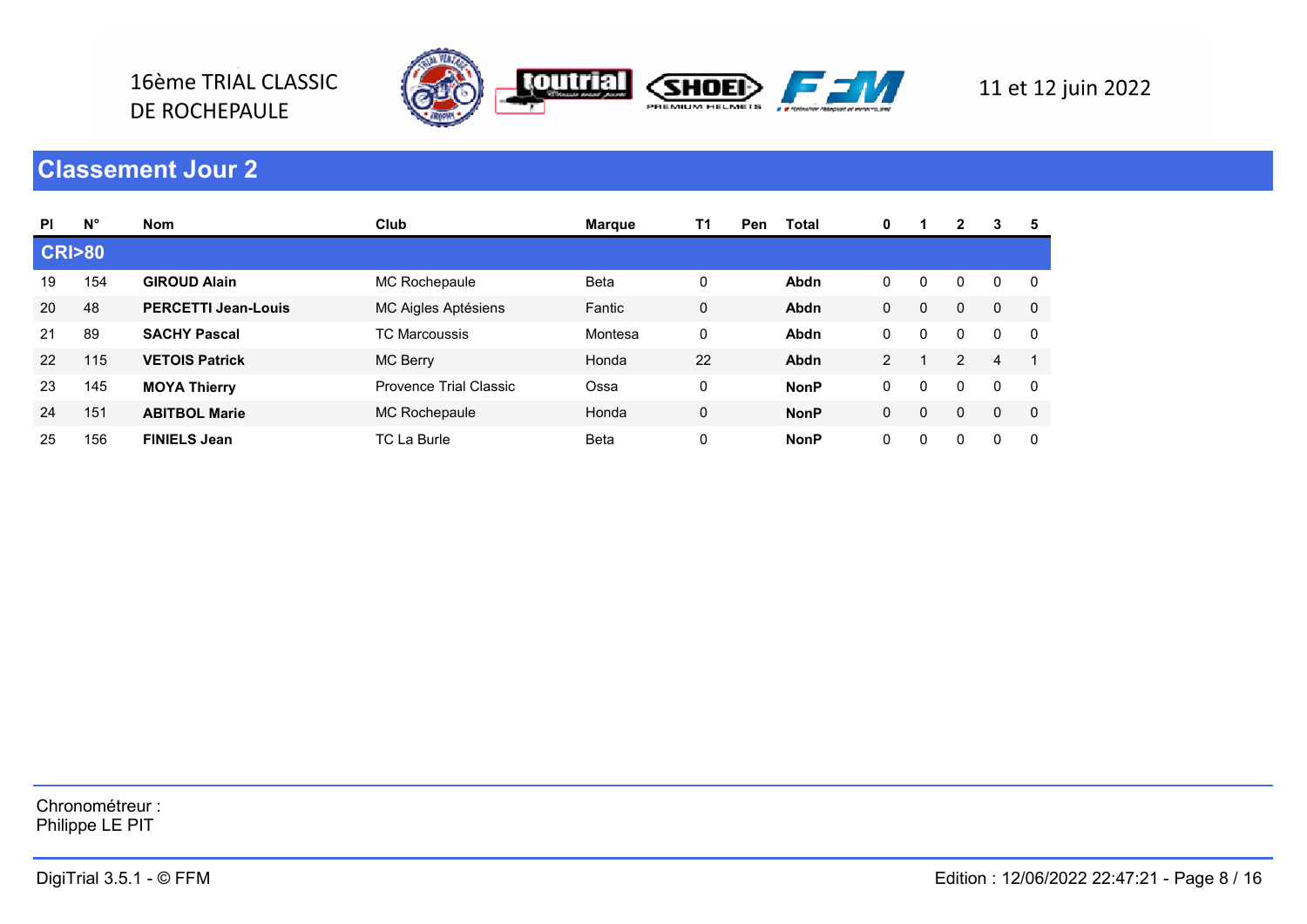



| <b>PI</b>        | $N^{\circ}$ | <b>Nom</b>                   | Club                          | <b>Marque</b>  | T1<br><b>Pen</b> | <b>Total</b>            | 0  | 1              | $\mathbf{2}$   | 3              | 5              |
|------------------|-------------|------------------------------|-------------------------------|----------------|------------------|-------------------------|----|----------------|----------------|----------------|----------------|
| <b>CRI&lt;80</b> |             |                              |                               |                |                  |                         |    |                |                |                |                |
| 1                | 148         | <b>PERZINSKY Alexis</b>      | <b>MC Toulonnais</b>          | Fantic         | 1                | $\mathbf{1}$            | 15 | 1              | 0              | 0              | 0              |
| $\overline{2}$   | 45          | <b>LUIGI Marc-Antoine</b>    | MC La Gaude                   | Yamaha         | 4                | 4                       | 13 | $\mathbf{2}$   | $\mathbf{1}$   | 0              | $\mathbf 0$    |
| 3                | 75          | <b>WALAS Pascal</b>          | <b>Provence Trial Classic</b> | Fantic         | 7                | $\overline{\mathbf{r}}$ | 11 | 3              | $\overline{c}$ | 0              | 0              |
| 4                | 31          | <b>BOLUSSET Fabrice</b>      | CM du Perche                  | Fantic         | 10               | 10                      | 13 | 0              | 1              | $\mathbf 1$    | $\mathbf{1}$   |
| 5                | 98          | <b>DEREMARQUE Jean-Paul</b>  | MC Épernay                    | Yamaha         | 10               | 10                      | 11 | 3              | 1              | $\mathbf 0$    | $\mathbf{1}$   |
| $\,6$            | 91          | <b>HAUSHERR Francois</b>     | <b>UM Nemours</b>             | Ossa           | 11               | 11                      | 11 | 1              | $\overline{c}$ | $\overline{2}$ | $\mathbf 0$    |
| 7                | 46          | <b>HOUDARD Pascal</b>        | <b>UM Nemours</b>             | Yamaha         | 11               | 11                      | 10 | 2              | 3              | $\overline{1}$ | 0              |
| 8                | 38          | <b>DELMEULLE Jean-Pierre</b> | <b>AMC Grasse</b>             | Yamaha         | 14               | 14                      | 10 | $\overline{c}$ | $\overline{2}$ | $\mathbf{1}$   | $\mathbf{1}$   |
| 9                | 70          | <b>BUISAN Patrick</b>        | <b>TC Catalan</b>             | Yamaha         | 17               | 17                      | 8  | $\overline{c}$ | $\mathbf 5$    | $\pmb{0}$      | $\mathbf{1}$   |
| 10               | 13          | <b>JULIEN Hervé</b>          | TC des Rocs                   | Yamaha         | 19               | 19                      | 8  | 4              | 1              | $\mathbf{1}$   | $\overline{2}$ |
| 11               | 58          | <b>AVIET Jocelyn</b>         | MC du Risoux                  | Yamaha         | 19               | 19                      | 8  | 3              | 1              | 3              |                |
| 12               | 122         | <b>JEANTY Maurice</b>        | <b>TC Marcoussis</b>          | Suzuki         | 24               | 24                      | 9  | 1              | 1              | 2              | 3              |
| 13               | 85          | <b>PAPILLAULT Dominique</b>  | <b>AMC Grasse</b>             | <b>Bultaco</b> | 25               | 25                      | 5  | 4              | 4              | $\mathbf 1$    | 2              |
| 14               | 138         | <b>OGIER Sophie</b>          | <b>TC Châteauneuf</b>         | Fantic         | 27               | 27                      | 5  | $\overline{2}$ | $\overline{2}$ | $\overline{7}$ | $\mathbf 0$    |
| 15               | 57          | <b>GIRON Thierry</b>         | <b>TC Clermontois</b>         | Fantic         | 27               | 27                      | 4  | 5              | 1              | $\overline{5}$ | $\mathbf 1$    |
| 16               | 14          | <b>BARBE Christian</b>       | MC du Risoux                  | Yamaha         | 27               | 27                      | 4  | $\overline{c}$ | 5              | $\overline{5}$ | 0              |
| 17               | 19          | <b>AVIET Jordan</b>          | <b>MC du Risoux</b>           | Yamaha         | 29               | 29                      | 4  | 3              | 3              | 5              | $\mathbf 1$    |
| 18               | 68          | <b>FUMEY Philippe</b>        | <b>MC du Risoux</b>           | <b>Bultaco</b> | 43               | 43                      | 1  | $\overline{2}$ | 2              | 9              | $\overline{2}$ |

Chronométreur :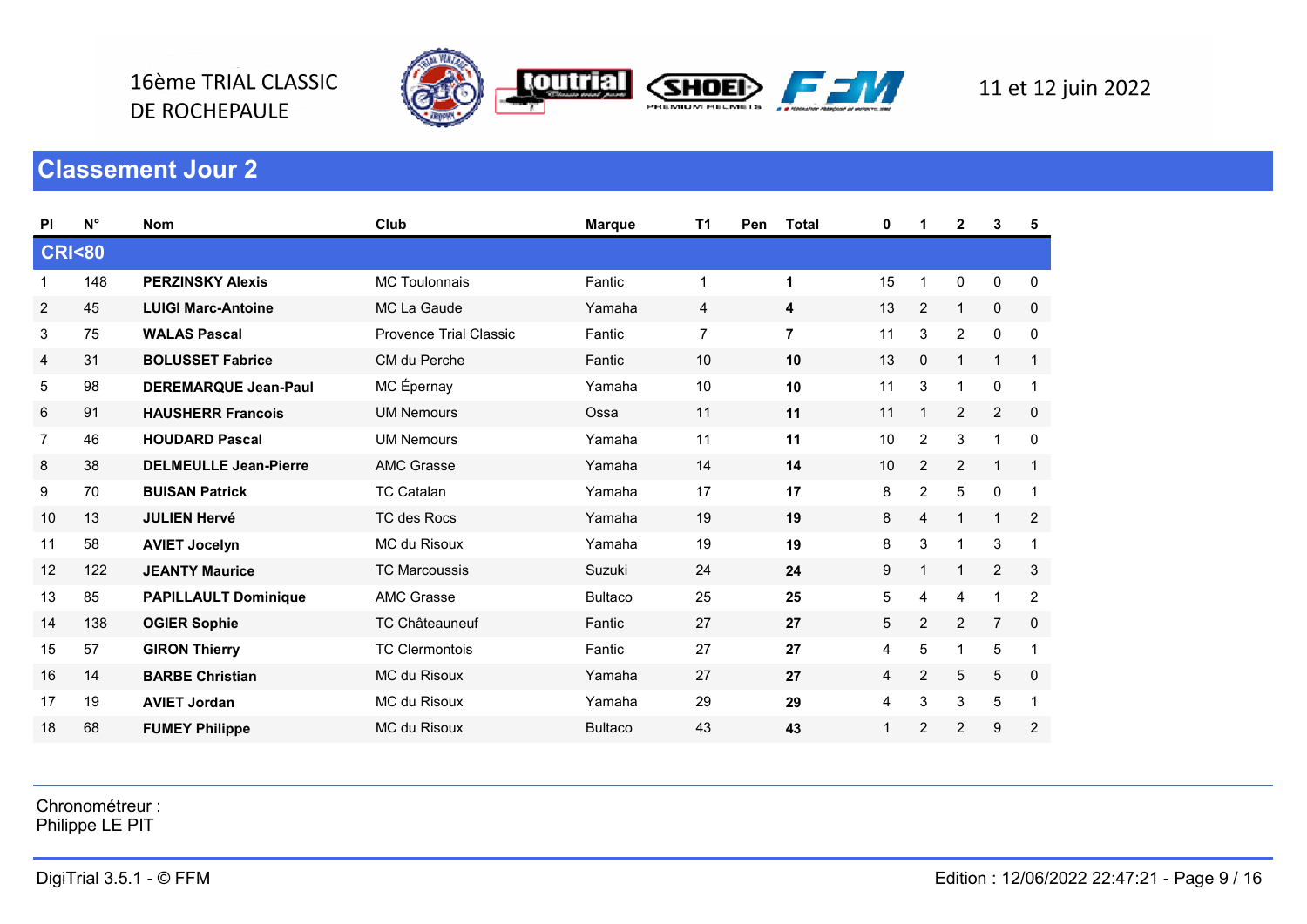

16ème TRIAL CLASSIC

DE ROCHEPAULE

| <b>PI</b>        | $N^{\circ}$ | <b>Nom</b>                | Club             | <b>Margue</b>  | Pen | Total       |  |  |  |
|------------------|-------------|---------------------------|------------------|----------------|-----|-------------|--|--|--|
| <b>CRI&lt;80</b> |             |                           |                  |                |     |             |  |  |  |
| 19               | 39          | <b>LONFAT David</b>       | MC Rochepaule    | Yamaha         |     | Abdn        |  |  |  |
| 20               | 127         | <b>HIEYTE Jean-Michel</b> | <b>MC Risoux</b> | <b>Bultaco</b> |     | <b>NonP</b> |  |  |  |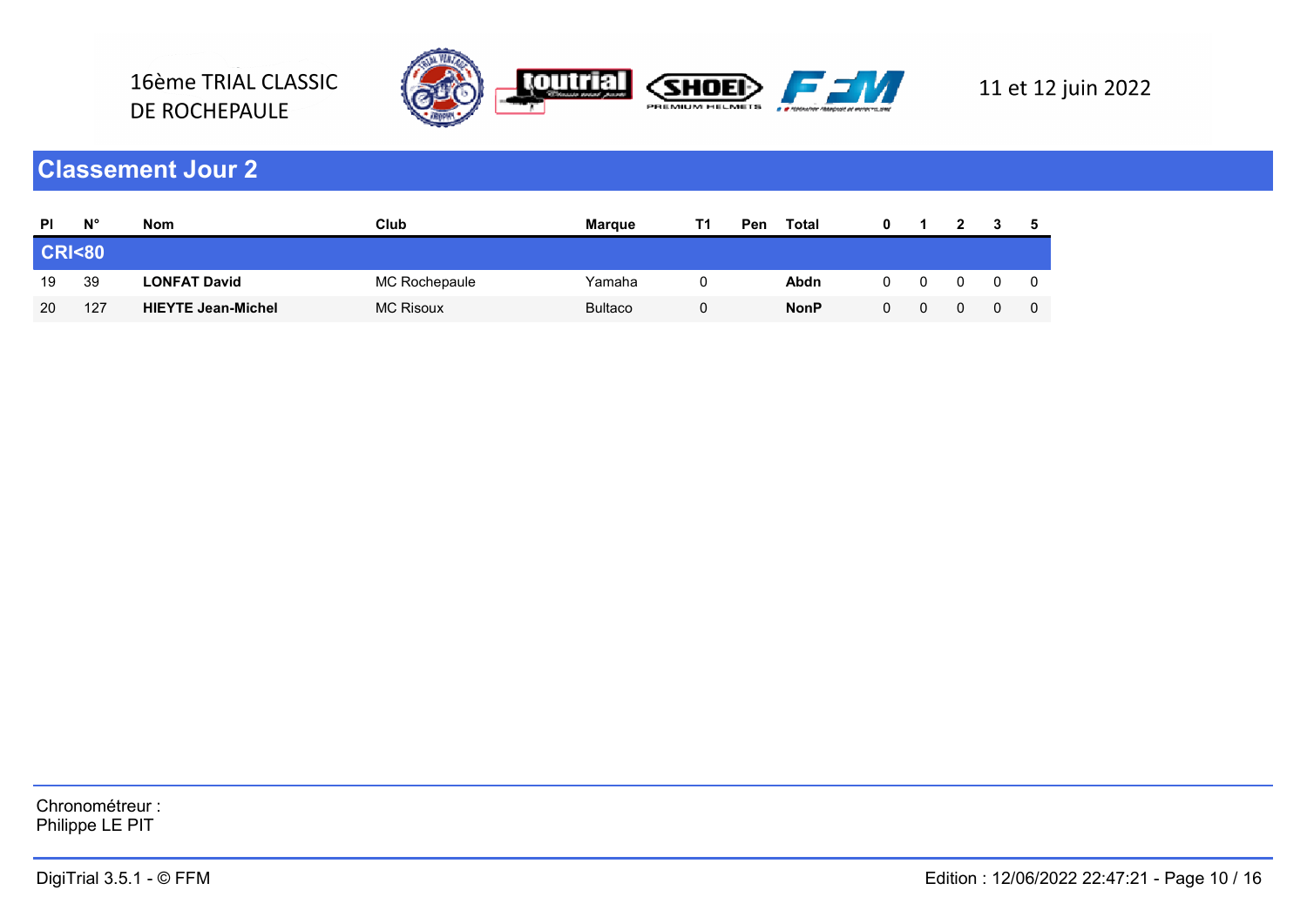

16ème TRIAL CLASSIC

DE ROCHEPAULE

| <b>PI</b>        | $N^{\circ}$ | <b>Nom</b>                | Club                   | <b>Marque</b>  | T1 | Pen | Total        | $\mathbf 0$  | 1.             | $\mathbf{2}$   | 3              | 5              |
|------------------|-------------|---------------------------|------------------------|----------------|----|-----|--------------|--------------|----------------|----------------|----------------|----------------|
| <b>CRI&lt;65</b> |             |                           |                        |                |    |     |              |              |                |                |                |                |
|                  | 50          | <b>PAULY Pascal</b>       | MC Saint Chéron        | Triumph        |    |     |              | 15           |                | 0              | $\Omega$       | - 0            |
| 2                | 131         | <b>SWIDER Jacek</b>       |                        | <b>ZUNDAPP</b> | 2  |     | $\mathbf{2}$ | 14           | $\overline{2}$ | $\mathbf{0}$   | $\mathbf{0}$   | $\overline{0}$ |
| 3                | 24          | <b>GARCIA Patrick</b>     | Provence Trial Classic | Triumph        | 3  |     | 3            | 13           | 3              | 0              | $\mathbf{0}$   | - 0            |
| $\overline{4}$   | 79          | <b>MAURER Marc</b>        | Provence Trial Classic | <b>BSA</b>     | 8  |     | 8            | 10           | 5              | $\Omega$       |                | $\overline{0}$ |
| 5                | 110         | <b>CHARTIER Gérard</b>    | MC de Rochepaule       | <b>BSA</b>     | 10 |     | 10           | 8            | 6              | $\overline{2}$ | $\mathbf{0}$   | - 0            |
| 6                | 90          | <b>SERRADELL Philippe</b> | <b>TC Catalan</b>      | Triumph        | 15 |     | 15           | 9            | 4              | $\Omega$       | $\overline{2}$ |                |
| 7                | 27          | <b>BONNEFOY Dominique</b> | MC de Rochepaule       | <b>BSA</b>     | 24 |     | 24           | 5            | 5              |                | 4              |                |
| 8                | 135         | <b>BAUDU Pascal</b>       | <b>UM Nemourienne</b>  | <b>BSA</b>     | 0  |     | <b>NonP</b>  | $\mathbf{0}$ | $\Omega$       | 0              | $\mathbf{0}$   | $\Omega$       |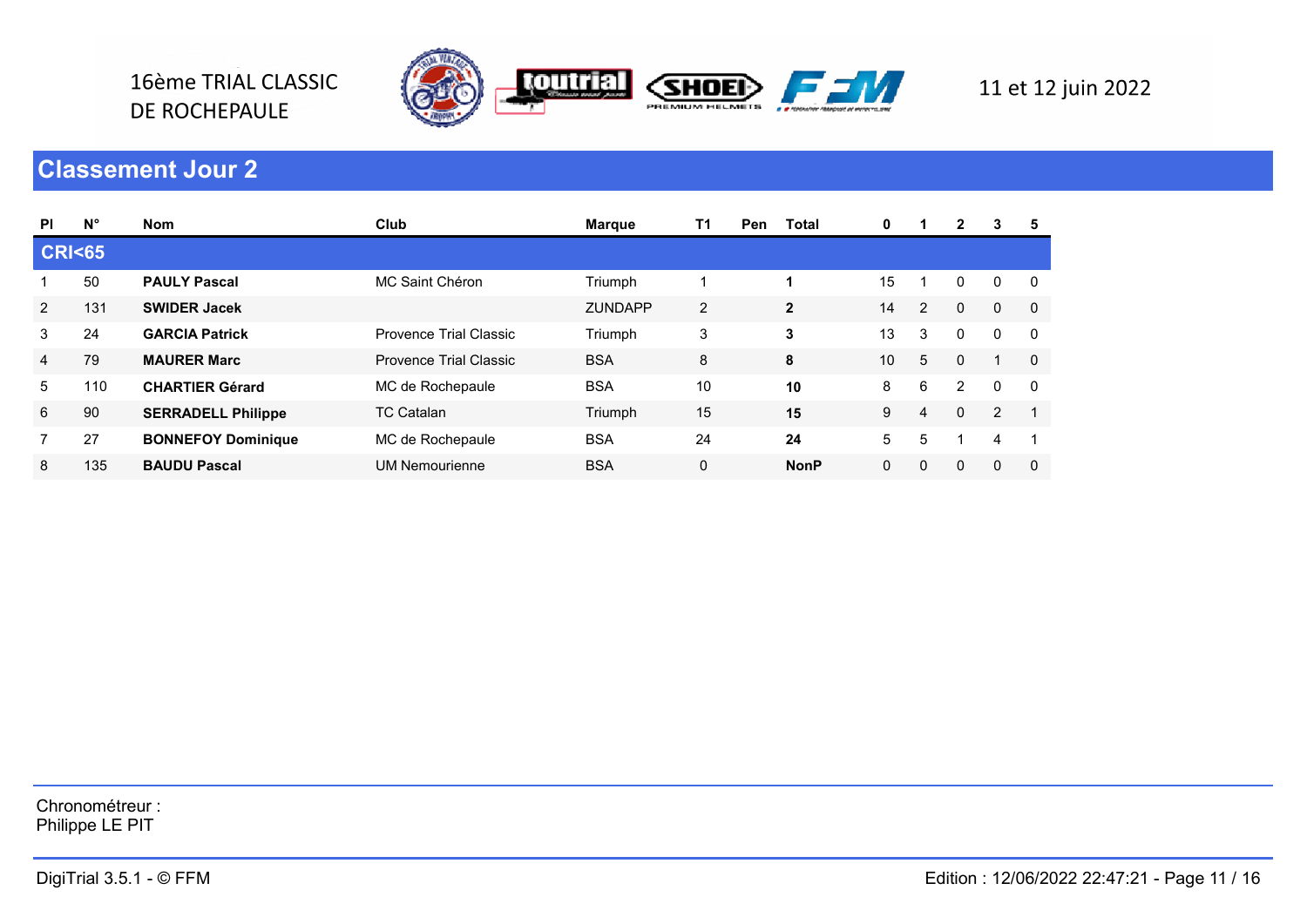

16ème TRIAL CLASSIC

DE ROCHEPAULE

| <b>PI</b> | $N^{\circ}$ | <b>Nom</b>              | Club                   | Marque  | T1 | <b>Pen</b> | <b>Total</b> | 0            |          | 2              | 3            | 5             |
|-----------|-------------|-------------------------|------------------------|---------|----|------------|--------------|--------------|----------|----------------|--------------|---------------|
| L-V>80    |             |                         |                        |         |    |            |              |              |          |                |              |               |
|           | 136         | <b>LÉVESQUE Marc</b>    | Cagouille Rageuse      | Honda   | 2  |            | $\mathbf{2}$ | 14           | 2        | 0              | 0            | 0             |
| 2         | 66          | <b>ORTOLANI Carlo</b>   | Provence Trial Classic | Montesa | 6  |            | 6            | 13           |          |                |              | $\Omega$      |
| 3         | 149         | <b>DUARTE Henry</b>     | <b>TC Chateauneuf</b>  | Honda   | 28 |            | 28           | 4            | 3        | 6              |              | $\mathcal{P}$ |
| 4         | 113         | <b>BRUSSIER Gilles</b>  | <b>MC Autun</b>        | Ossa    | 36 |            | 36           | $\mathbf{2}$ | 3        | $\overline{2}$ | 8            |               |
| 5         | 116         | <b>OLIVIER Frédéric</b> | RS Team 06             | Honda   | 0  |            | <b>NonP</b>  | 0            | $\Omega$ | 0              | $\mathbf{0}$ | - 0           |
| 6         | 152         | <b>CASEMODE Sylvie</b>  | MC Rochepaule          | Honda   | 0  |            | <b>NonP</b>  | 0            | $\Omega$ | 0              | $\Omega$     | 0             |
|           | 97          | <b>TUR Patrick</b>      | <b>TC Catalan</b>      | Honda   | 0  |            | <b>NonP</b>  | 0            | $\Omega$ | 0              | $\Omega$     | $\Omega$      |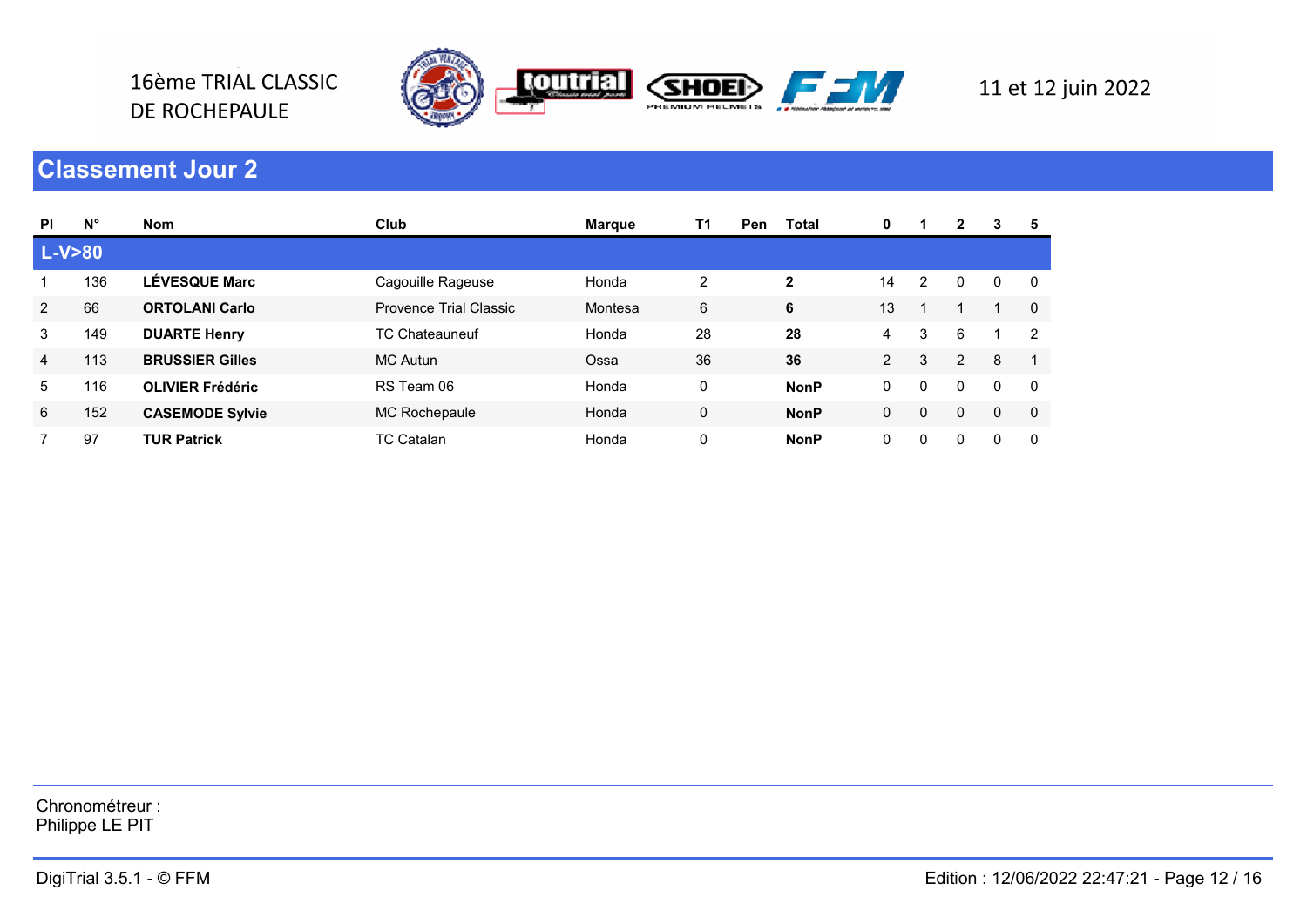

DE ROCHEPAULE

| <b>PI</b>      | $N^{\circ}$ | <b>Nom</b>                 | Club                     | <b>Marque</b>  | T <sub>1</sub><br>Pen | <b>Total</b>   | 0  | 1              | $\mathbf{2}$   | 3              | 5            |
|----------------|-------------|----------------------------|--------------------------|----------------|-----------------------|----------------|----|----------------|----------------|----------------|--------------|
|                | $L-V < 80$  |                            |                          |                |                       |                |    |                |                |                |              |
| 1              | 51          | <b>MARCHAL Pierre</b>      | Provence Trial Classic   | <b>Bultaco</b> | 3                     | 3              | 14 | 1              | 1              | 0              | 0            |
| $\overline{2}$ | 87          | <b>DELMONTEL Fabrice</b>   | <b>UM Nemourienne</b>    | <b>Bultaco</b> | 5                     | 5              | 15 | 0              | 0              | $\mathbf 0$    | $\mathbf{1}$ |
| 3              | 100         | <b>PASQUALI Roberto</b>    | MC Rochepaule            | <b>Bultaco</b> | 5                     | 5              | 13 | $\overline{1}$ | $\overline{2}$ | $\mathbf 0$    | 0            |
| 4              | 33          | <b>KEMPF Daniel</b>        | Club Trail 70            | <b>Bultaco</b> | 6                     | 6              | 13 |                | 1              | 1              | $\mathbf 0$  |
| 5              | 53          | <b>ESTEBAN Éric</b>        | <b>TC Marcoussis</b>     | Fantic         | $\overline{7}$        | $\overline{7}$ | 14 | 0              | 1              | $\mathbf 0$    | $\mathbf 1$  |
| 6              | 82          | <b>DE GERMOND Dany</b>     | Tanneron                 | Suzuki         | $\overline{7}$        | $\overline{7}$ | 11 | 4              | 0              | 1              | $\mathbf 0$  |
| $\overline{7}$ | 140         | <b>RAYNE Philippe</b>      | Cagouille Rageuse        | Yamaha         | 11                    | 11             | 9  | $\overline{4}$ | $\overline{2}$ | 1              | $\mathbf 0$  |
| 8              | 106         | <b>RAMBAUD Jean-Pierre</b> | MC de Rochepaule         | <b>Bultaco</b> | 13                    | 13             | 8  | 5              | $\mathbf{1}$   | 2              | $\mathbf 0$  |
| 9              | 124         | <b>RAVET Denis</b>         | <b>Trollsports Trial</b> | --             | 15                    | 15             | 9  | $\overline{2}$ | $\overline{2}$ | 3              | $\mathbf 0$  |
| 10             | 95          | <b>PRADINES Didier</b>     | <b>MCC Lavaur</b>        | <b>Bultaco</b> | 16                    | 16             | 10 | 1              | $\overline{2}$ | $\overline{2}$ | $\mathbf{1}$ |
| 11             | 93          | <b>COUQUIAUD Laurent</b>   | MC Rochepaule            | Honda          | 16                    | 16             | 8  | 3              | $\overline{2}$ | 3              | 0            |
| 12             | 78          | <b>FUMEY Joël</b>          | MC du Risoux             | <b>Bultaco</b> | 17                    | 17             | 9  | $\overline{4}$ | 0              | 1              | 2            |
| 13             | 120         | <b>PETITDEMANGE Bruno</b>  | Ban de la Roche          | Yamaha         | 20                    | 20             | 9  | 1              | 1              | 4              | 1            |
| 14             | 107         | <b>DEGRADOT Hervé</b>      | <b>TC Comtois</b>        | Honda          | 21                    | 21             | 8  | 3              | 1              | $\overline{2}$ | 2            |
| 15             | 137         | <b>MERCIER Philippe</b>    | MC Périgord Noir         | Fantic         | 27                    | 27             | 5  | $\overline{4}$ | 0              | 6              | $\mathbf 1$  |
| 16             | 18          | <b>CUBIZOLLES Olivier</b>  | MC des Étangs            | <b>Bultaco</b> | 0                     | Abdn           | 0  | 0              | 0              | $\mathbf 0$    | 0            |
| 17             | 23          | <b>PRETET Éric</b>         | <b>TC Marcoussis</b>     | --             | 0                     | Abdn           | 0  | 0              | 0              | $\mathbf 0$    | 0            |
| 18             | 102         | <b>DEJOB Pierre-Marie</b>  | <b>EC Verrières</b>      | Yamaha         | 28                    | Abdn           | 2  | $\overline{c}$ | 0              | $\overline{c}$ | 4            |

Chronométreur :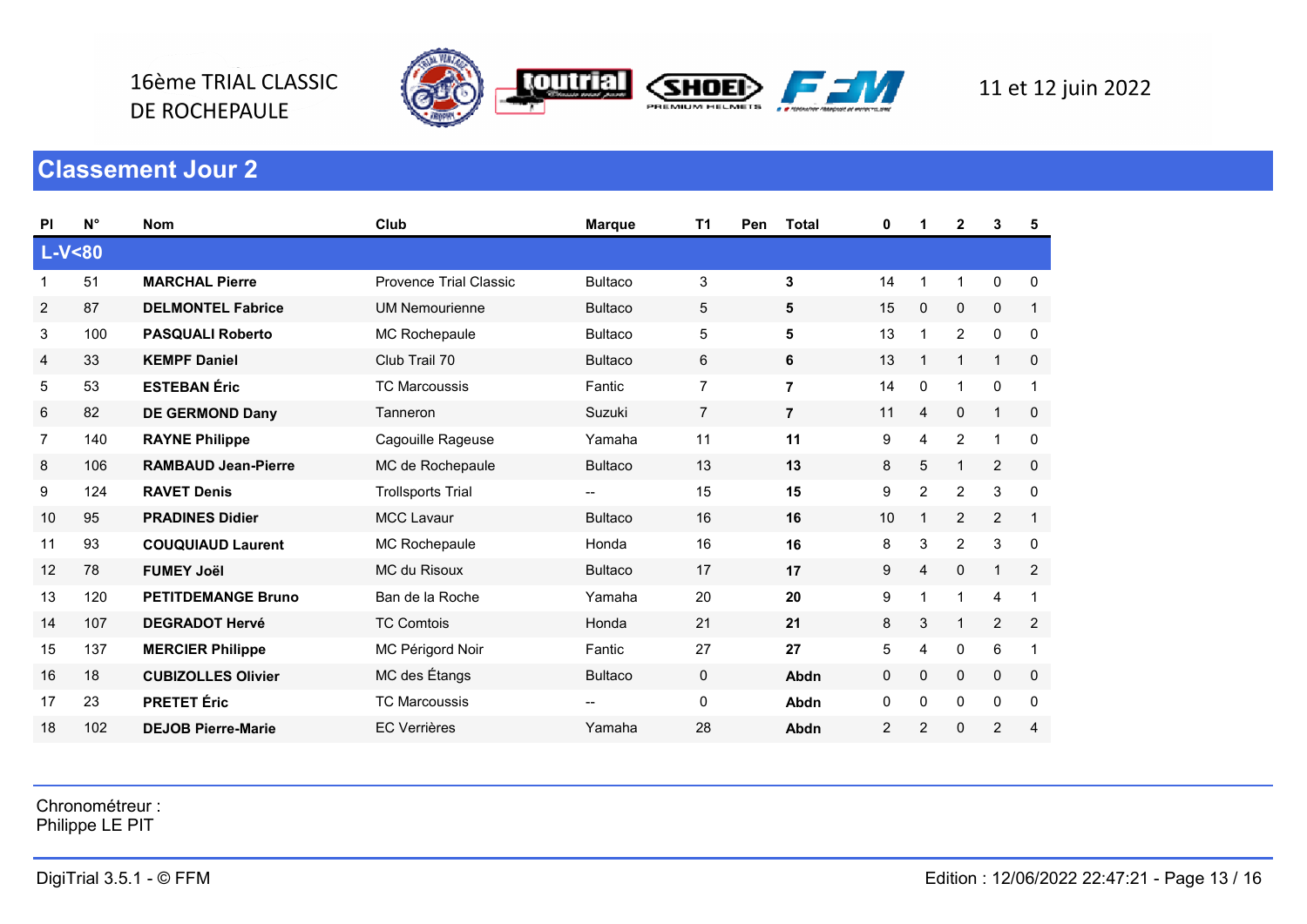

16ème TRIAL CLASSIC

DE ROCHEPAULE

| <b>PI</b>  | $N^{\circ}$ | <b>Nom</b>            | Club              | <b>Margue</b>     | Τ1 | Pen | Total       | 0 |  |  |  |
|------------|-------------|-----------------------|-------------------|-------------------|----|-----|-------------|---|--|--|--|
| $L-V < 80$ |             |                       |                   |                   |    |     |             |   |  |  |  |
| 19         | 139         | <b>BOUZIGE Fabien</b> | MC Bagnolais      | Montesa           |    |     | <b>NonP</b> |   |  |  |  |
| 20         | 29          | <b>BOCQUET Pierre</b> | <b>MC Primeur</b> | Yamaha            | 0  |     | <b>NonP</b> |   |  |  |  |
| 21         | 80          | <b>PUEL Bertrand</b>  | <b>TC Beauce</b>  | $\hspace{0.05cm}$ |    |     | <b>NonP</b> |   |  |  |  |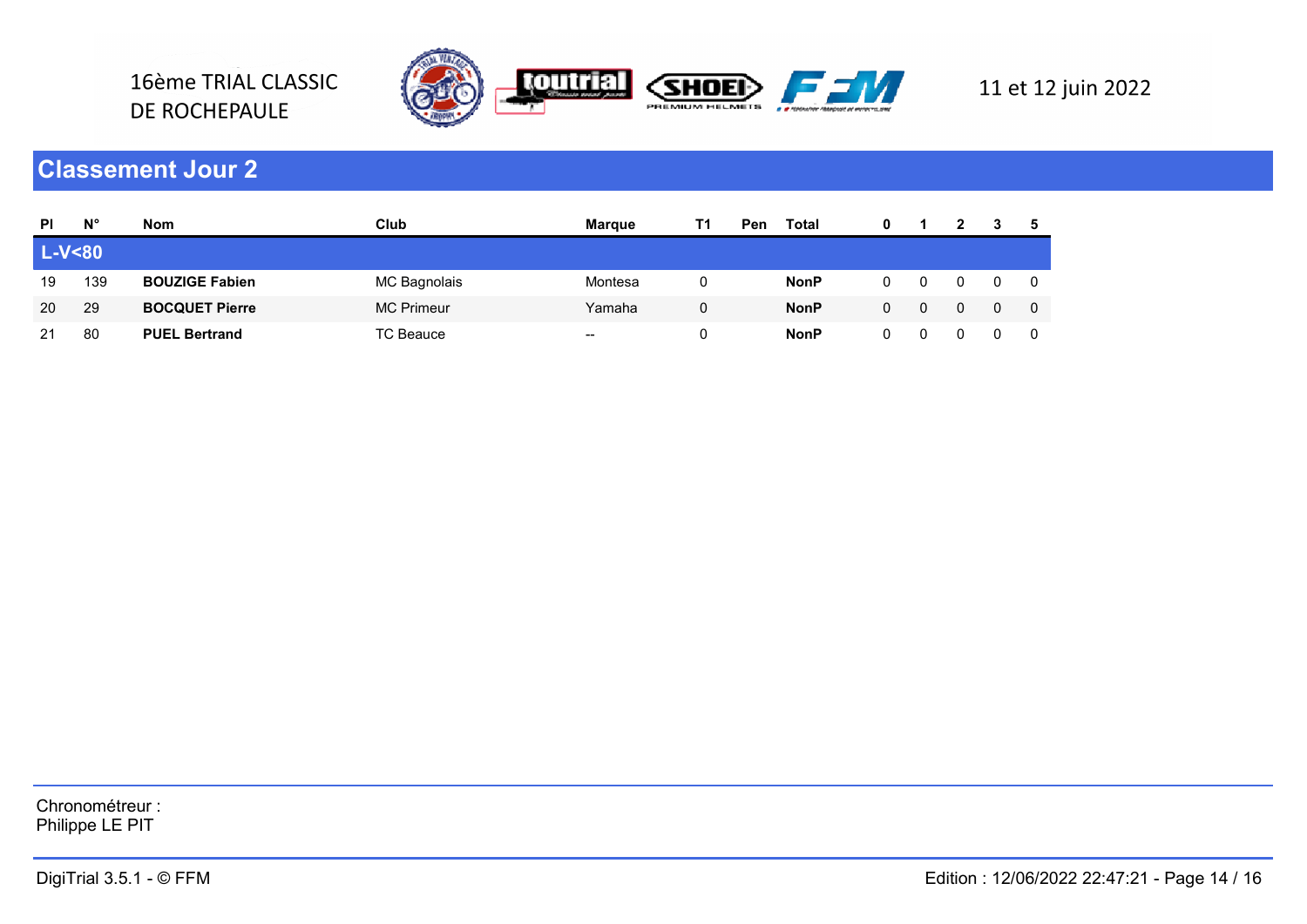

16ème TRIAL CLASSIC

DE ROCHEPAULE

| <b>PI</b>      | $N^{\circ}$ | <b>Nom</b>                 | Club                   | Marque     | T1 | <b>Pen</b> | <b>Total</b> | 0  |          | 2              | 3            | 5        |
|----------------|-------------|----------------------------|------------------------|------------|----|------------|--------------|----|----------|----------------|--------------|----------|
| $L-V65$        |             |                            |                        |            |    |            |              |    |          |                |              |          |
|                | 114         | <b>DELIGIA Angelo</b>      | <b>MC Autun</b>        | Motobécane | 6  |            | 6            | 13 |          |                |              | 0        |
| $\overline{2}$ | 35          | <b>DEBUCQUOY Michel</b>    | MC du Risoux           | Motobécane | 6  |            | 6            | 12 | 3        | 0              |              | $\Omega$ |
| 3              | 147         | <b>SALCH Johannes</b>      | MC de Rochepaule       | Noriel     | 9  |            | 9            | 9  | 5        | $\overline{2}$ | $\mathbf{0}$ | - 0      |
| 4              | 117         | <b>GOSSE Alain</b>         | MC Angoumoisin         | Motobécane | 13 |            | 13           | 10 | 3        |                |              |          |
| 5              | 92          | <b>MUELLER Alfred</b>      | Provence Trial Classic | Triumph    | 16 |            | 16           | 8  | 4        | 0              | 4            | $\Omega$ |
| 6              | 104         | <b>MOUGIN Michel</b>       | Trail 70               | Triumph    | 0  |            | <b>NonP</b>  | 0  | $\Omega$ | 0              | $\Omega$     | 0        |
|                | 96          | <b>NICTOU Jean-Jacques</b> | <b>TC Catalan</b>      | Ariel      | 0  |            | <b>NonP</b>  | 0  | $\Omega$ | 0              | $\Omega$     | $\Omega$ |